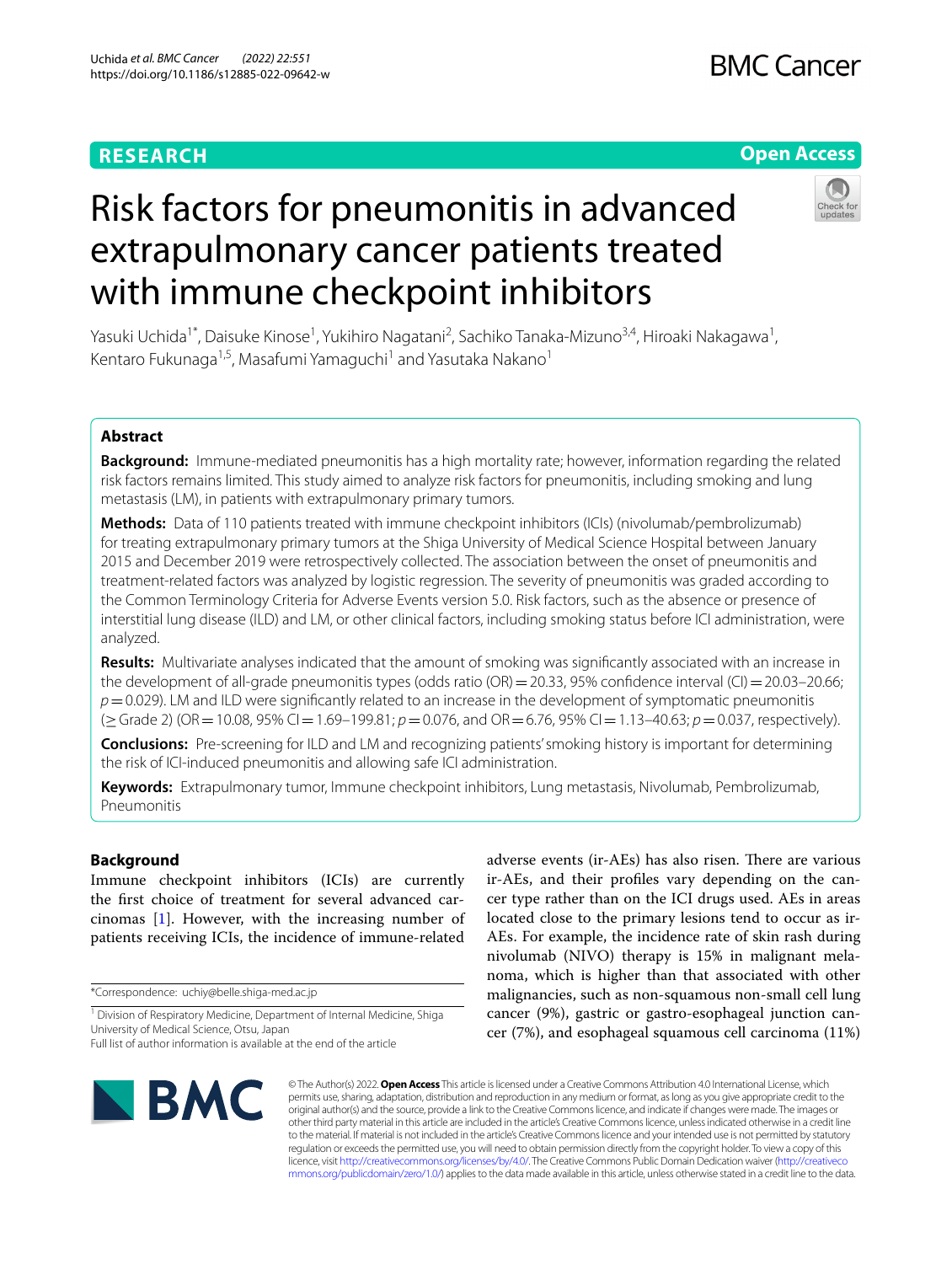[[2–](#page-8-1)[5\]](#page-8-2). Skin rash incidence during pembrolizumab (PEM) treatment is also higher in melanoma than in other malignancies [\[6](#page-8-3)[–9](#page-8-4)]. Diarrhea frequency in association with NIVO is 21% in DNA mismatch repair-defcient or microsatellite instability-high colorectal cancer, while it is 8% in non-squamous non-small cell lung cancer, 16% in melanoma, and 7% in gastric or gastro-esophageal junction cancer  $[2-4, 10]$  $[2-4, 10]$  $[2-4, 10]$  $[2-4, 10]$ . Pneumonitis is a potentially serious complication associated with checkpoint inhibitors, defned as focal or difuse infammation of the lung parenchyma. Asymptomatic patients can be treated by drug cessation alone or may be acceptable for follow-up, whereas symptomatic patients need the administration of glucocorticoids, including prednisone, with close followup and drug cessation. Additional immunosuppression, including infiximab or cyclophosphamide or intravenous immunoglobulin and mycophenolate mofetil, may be needed if the patient's condition worsens, although the beneft from these treatments is unclear. Even after recovery, it is recommended that patients with moderate or severe disease should not resume treatment. Hypoxia may occur and progress rapidly, leading to death  $[11-13]$  $[11-13]$  $[11-13]$ . As reported based on the univariate generalized estimating equation model for programmed cell death 1 inhibitor-related pneumonitis, non-small cell lung cancer is related to a signifcantly higher incidence of pneumonitis than melanoma for all-grade pneumonitis (4.1% vs. 1.6%;  $p=0.002$ ). Comparing the incidence of pneumonitis, non-small cell lung cancer does not show incidence rates signifcantly diferent from those of renal cell carcinoma [[14\]](#page-8-9). Both carcinomas have been previously implicated in smoking and carcinogenesis; thus, smoking-related cancers, such as lung cancer and renal cell carcinoma, may be linked to pneumonitis. Patients with lung cancer are more likely to be afected by smoking, and the lesions are located in the lungs; as a result, the frequency of pneumonitis is higher. However, the risk of developing pneumonitis from smoking and lung lesions in patients with other types of cancer, except lung cancer, is unknown. Other than the presence of interstitial lung disease (ILD) [[15–](#page-8-10)[18](#page-8-11)] and diferences in carcinoma, the risk factors for pneumonitis are unclear. Therefore, we analyzed risk factors, including smoking and lung metastasis (LM), for pneumonitis in extrapulmonary primary tumors. To determine the risk of pneumonitis, the risk of developing all grades of pneumonitis, including asymptomatic pneumonitis, was examined. We also focused on pneumonitis with symptoms as we suspected this was clinically important. Asymptomatic pneumonitis can only be followed up, whereas symptomatic pneumonitis requires treatment, including steroid administration, and can progress to a more severe condition if left untreated. In this study, identifying risk factors for immune checkpoint

inhibitor-induced pneumonitis is expected to help clarify matters that should be checked before administering immune checkpoint inhibitors.

## **Methods**

## **Study design and participants**

Data of 110 patients with advanced head and neck cancer, gastric cancer, renal cell cancer, urothelial cancer, peritoneal mesothelioma, and melanoma who were treated with programmed cell death 1 inhibitor (NIVO or PEM) at the Shiga University of Medical Science Hospital between January 2015 and December 2019 were retrospectively collected. To analyze the efect of LM, cancers originating from the lung felds, such as lung cancer, pleural mesothelioma, and primary pulmonary melanoma, were excluded. LM included pleural lesions with or without pleural efusions, but not pleural efusions alone with no histological evidence of disease to exclude pleural effusions of other causes. The number and distribution of pulmonary metastases were not considered, but their presence or absence was assessed. Patients simultaneously treated with other cancer therapies involving cytotoxic agents, except ICIs, were excluded. The patients treated with sequential cytotoxic/targeted therapy were included. All patients received the frst ICI regimen, and patients who re-challenged ICI were excluded. This retrospective study was approved by the Institutional Review Board of Shiga University of Medical Science (R2020-037), which waived the need for written informed consent from the patients owing to the retrospective study design.

## **Medical record review**

The severity of pneumonitis was graded according to the Common Terminology Criteria for Adverse Events version 5.0. The diagnosis of pneumonitis was established, and the evaluation of its severity was performed based on the patients' clinical symptoms, physical examination findings, and radiographic images through a medical record review. The diagnostic criteria for pneumonitis were as follows: (1) new consolidation or ground-glass abnormality on both or any sides on chest computed tomography (CT) during treatment with ICI; (2) exclusion of pulmonary embolism using an electrocardiogram, laboratory data, contrastenhanced CT, and echocardiography; (3) exclusion of pulmonary infection (i.e., pneumonitis that does not improve even after antibiotic therapy, or when cultures of sputum or bronchoalveolar lavage fluid are free of bacteria); (4) exclusion of heart failure using an electrocardiogram, laboratory data, and echocardiography (asymptomatic patients without CT confirmation were excluded); and (5) exclusion of tumor progression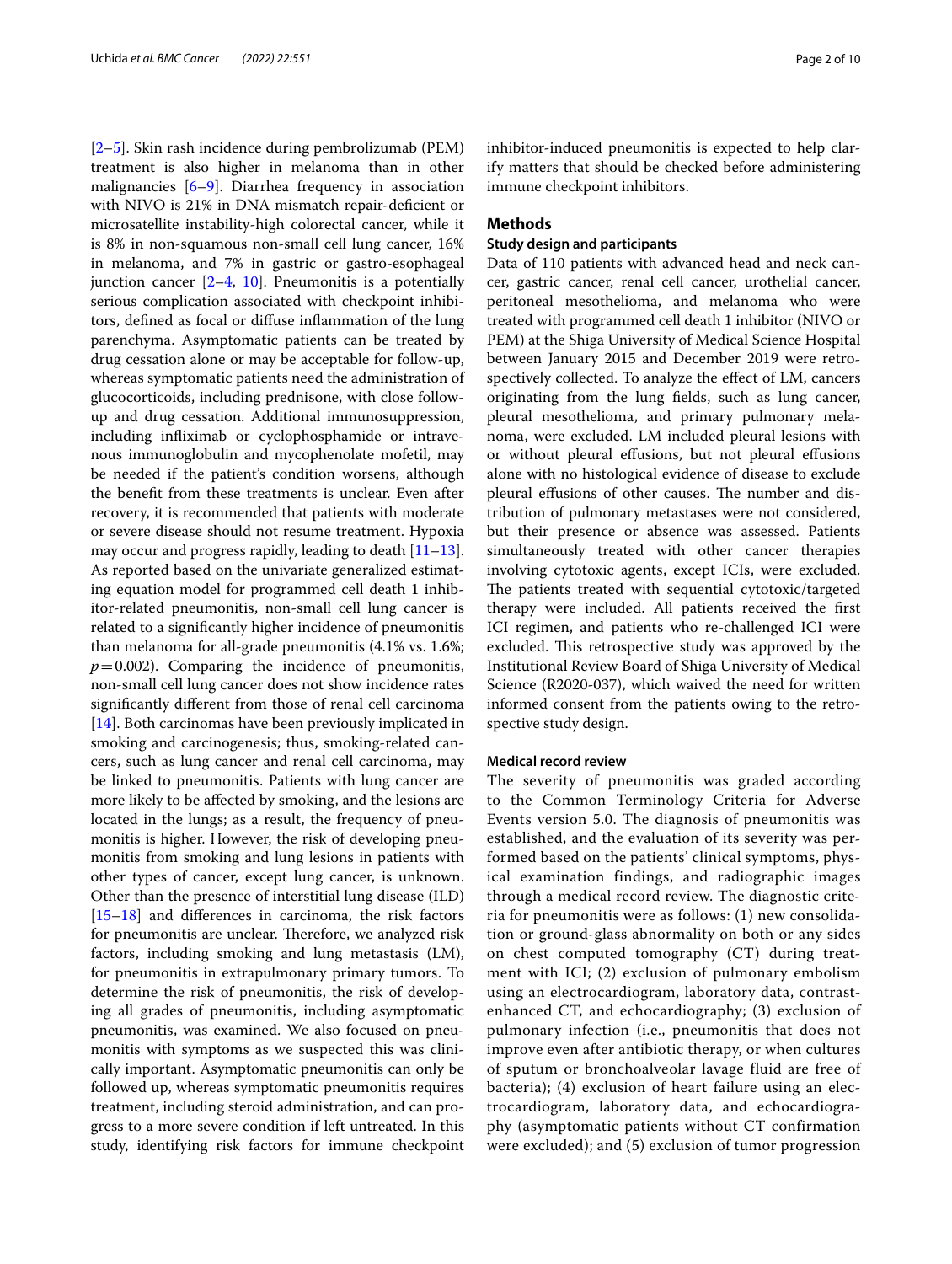using laboratory data and/or biopsy. In each case of pneumonitis, the pattern of pneumonitis was classified according to the American Thoracic Society/European Respiratory Society statement [[19](#page-8-12)] into (i) organizing pneumonia (OP) pattern, (ii) nonspecific c (NSIP) pattern, (iii) usual interstitial pneumonia pattern, (iv) hypersensitivity pneumonitis pattern, (v) acute interstitial pneumonia/acute respiratory distress syndrome pattern, and (vi) unclassifiable patterns, with reference to preceding studies [[20](#page-8-13), [21\]](#page-8-14). All chest CT findings were reviewed by the consensus of a pulmonologist (Yasuki Uchida) and a radiologist (Yukihiro Nagatani). Preexisting ILD was defined using the criteria for ILD of the European Respiratory Society/American Thoracic Society [\[19\]](#page-8-12). Other clinical data were collected through a medical record review. The time point for evaluations of smoking status was at the time of ICI initiation. Ever smokers were defined as current and former smokers. Never smokers were defined as those who have never smoked. We evaluated the amount of smoking as pack years.

## **Statistical analysis**

The characteristics and treatment-related factors of patients with and without pneumonitis or symptomatic and asymptomatic were compared using the Mann–Whitney *U* test or Fisher's exact test, as appropriate. Odds ratios (ORs) were estimated using logistic regression analysis. All *p*-values were two-sided, and those  $\leq$  0.05 were considered statistically significant. Predictors with *p*-values < 0.10 in the univariate analysis were included in a multivariate model. ILD is the most common consensus clinical parameter related to the development of pneumonitis  $[15-18]$  $[15-18]$  $[15-18]$ . We selected ILD from previous studies and also selected the parameters from the results of univariate analysis and performed multivariate analysis. If multiple parameters fulfilled the conditions, the parameter with a *p*-value < 0.05 or the smallest *p*-value was included in the multivariate analysis. Moreover, if several smoking-related parameters met the conditions, the amount of smoking was included in the model as it was more specific and related. Two-sided Cohen's κ-coefficients were used to calculate the level of agreement in terms of the pneumonitis pattern in the radiologic assessment between the pulmonologist and the radiologist. All statistical analyses were performed using JMP version 11 (SAS Institute Inc., Cary, NC, USA), R version 3.5.1 (R Foundation for Statistical Computing, Vienna, Austria) [\[22\]](#page-8-15), and EZR version 1.50 on R commander (Saitama Medical Center, Jichi Medical University, Saitama, Japan) [[23\]](#page-8-16).

## **Results**

## **Patient characteristics**

The mean duration of pneumonitis onset was 5.6 months, and the mean follow-up period for patients without pneumonitis was 13.3 months. There were 18, 43, 31, 10, 5, 2, and 1 patients with frst-line, second-line, third-line, fourth-line, ffth-line, sixth-line, and seventh-line ICI therapy, respectively.

The results of the comparison of the clinical characteristics comparing patients without pneumonitis, asymptomatic (Grade 1) pneumonitis patients and symptomatic ( $\geq$  grade 2) patients are shown in Table [1.](#page-3-0) Comparison between patients with pneumonitis and those without pneumonitis showed signifcant diferences in the amount of smoking  $(p=0.024)$  and lung metastasis  $(p=0.029)$ . Two patients (one with head and neck cancer and the other with urothelial cancer) had received radiotherapy prior to ICI administration, but they did not develop pneumonitis.

Among 110 patients who received ICIs, 19 (17.2%) developed pneumonitis. Table [2](#page-5-0) presents clinical details of the 19 patients who developed pneumonitis, and Table [3](#page-5-1) shows summaries for 19 people. The OP pattern was most commonly observed (9 out of 19; 47.3%), followed by the NSIP pattern  $(6 \text{ out of } 19; 31.6\%).$  Three patients (15.8%) had concomitant NSIP and OP patterns. Hypersensitivity pneumonitis patterns were found in one patient (5.3%). Cohen's κ-coefficient was 0.676.

The median duration between treatment initiation and the occurrence of asymptomatic (G1) and symptomatic  $(\geq G2)$  pneumonitis was 3.75 months (range: 0.1–38.1) and 8.0 months (range: 0.2–77.8), respectively.

## **Incidence of pneumonitis**

Table [4](#page-6-0) shows the logistic regression analysis results for the incidence of all-grade and symptomatic pneumonitis. The amount of smoking  $(OR=20.35$  per 20-pack year increase, 95% CI=20.06–20.68;  $p=0.018$ ) and smoking history (ever smoker vs. never smoker  $[OR = 3.49,$ 95% CI=1.06–15.77; *p*=0.038]) were associated with all-grade pneumonitis. LM (OR=7.58, 95% CI=1.39– 141.38;  $p = 0.015$ ) and the amount of smoking (OR = 20.39 per 20-pack-year increase, 95% CI=20.06–20.76;  $p=0.020$ ) were significantly associated with an increase in the development of symptomatic pneumonitis. In the multivariate analysis, LM was included for symptomatic pneumonitis based on the p-value. The amount of smoking was included for all-grade pneumonitis with ILD. The amount of smoking was included for symptomatic pneumonitis with ILD. Multivariate analyses indicated that the amount of smoking was signifcantly associated with an increase in the development of all-grade pneumonitis (OR=20.33, 95% CI=20.03–20.66; *p*=0.029), and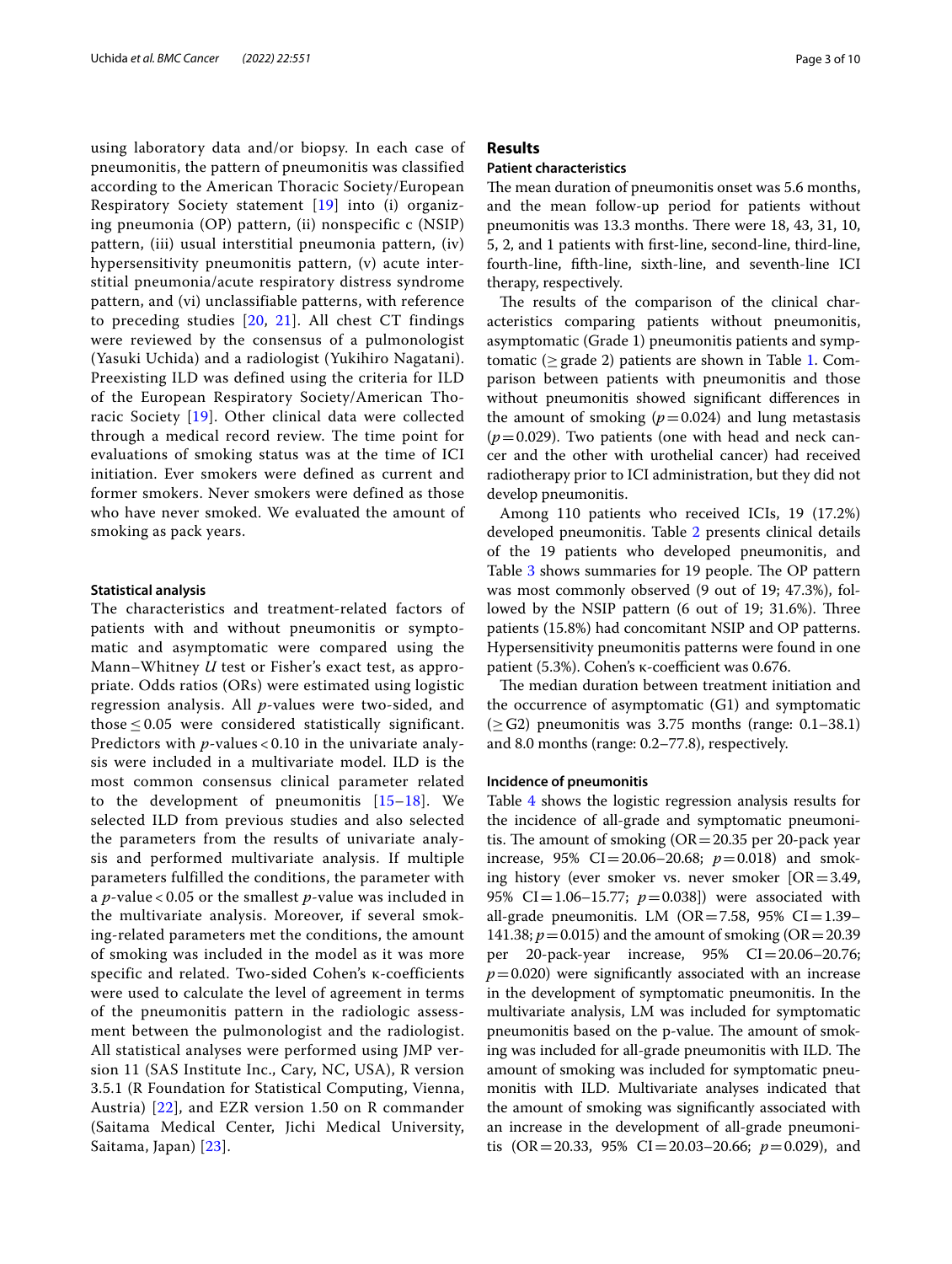## <span id="page-3-0"></span>**Table 1** Patient and treatment characteristics

| <b>Patient characteristics</b> | <b>All patients</b><br>$n = 110$                        | No pneumonitis patients<br>$n = 91$ |                                                                 | <b>Pneumonitis patients</b><br>$n = 19$ | p-value<br>No pneumonitis<br>vs pneumonitis<br>$( \geq$ grade 1)<br>0.44                   |
|--------------------------------|---------------------------------------------------------|-------------------------------------|-----------------------------------------------------------------|-----------------------------------------|--------------------------------------------------------------------------------------------|
| Age<br>Median (range)          | 68 (34-84)                                              | $67(34 - 84)$                       |                                                                 | 69 (53-81)                              |                                                                                            |
| Sex                            |                                                         |                                     |                                                                 |                                         | 0.14                                                                                       |
| Male                           | 82                                                      | 65                                  |                                                                 | 17                                      |                                                                                            |
| Female                         | 28                                                      | 26                                  |                                                                 | $\overline{2}$                          |                                                                                            |
| Smoking history                |                                                         |                                     |                                                                 |                                         | 0.10                                                                                       |
| Current                        | 25                                                      | 19                                  |                                                                 | 6                                       |                                                                                            |
| Former                         | 45                                                      | 35                                  |                                                                 | 10                                      |                                                                                            |
| Never                          | 40                                                      | 37                                  |                                                                 | 3                                       |                                                                                            |
| Amount of smoking (pack-years) |                                                         |                                     |                                                                 |                                         | 0.024                                                                                      |
| Median (range)                 | 21.75 (0-190)                                           | 15.00 (0-98)                        |                                                                 | 36.75 (0-190)                           |                                                                                            |
| Types of cancer                |                                                         |                                     |                                                                 |                                         | 0.40                                                                                       |
| Head and neck cancer           | 23                                                      | 17                                  |                                                                 | 6                                       |                                                                                            |
| Gastric cancer                 | 17                                                      | 14                                  |                                                                 | 3                                       |                                                                                            |
| Renal cell cancer              | 29                                                      | 23                                  |                                                                 | 6                                       |                                                                                            |
| Urothelial cancer              | 15                                                      | 12                                  |                                                                 | 3                                       |                                                                                            |
| Malignant melanoma             | 25                                                      | 24                                  |                                                                 | $\mathbf{1}$                            |                                                                                            |
| Peritoneal mesothelioma        | $\mathbf{1}$                                            | $\mathbf{1}$                        |                                                                 | $\mathsf{O}\xspace$                     |                                                                                            |
| BMI (kg/m <sup>2</sup> )       |                                                         |                                     |                                                                 |                                         | 0.67                                                                                       |
| Median (range)                 | 20.37 (14.61-36.49)                                     | 20.56 (14.63-36.49)                 |                                                                 | 20.08 (14.61-32.36)                     |                                                                                            |
| Immunotherapy                  |                                                         |                                     |                                                                 |                                         | 0.41                                                                                       |
| <b>NIVO</b>                    | 95                                                      | 79                                  |                                                                 | 16                                      |                                                                                            |
| PEM                            | 15                                                      | 12                                  |                                                                 | 3                                       |                                                                                            |
| ILD                            |                                                         |                                     |                                                                 |                                         | 0.068                                                                                      |
| Yes                            | 10                                                      | 6                                   |                                                                 | $\overline{4}$                          |                                                                                            |
| No                             | 100                                                     | 85                                  |                                                                 | 15                                      |                                                                                            |
| Lung metastasis                |                                                         |                                     |                                                                 |                                         | 0.31                                                                                       |
| Yes                            | 69                                                      | 55                                  |                                                                 | 14                                      |                                                                                            |
| No                             | 41                                                      | 36                                  |                                                                 | 5                                       |                                                                                            |
| Treatment line                 |                                                         |                                     |                                                                 |                                         | 0.66                                                                                       |
| Median (range)                 | $2(1-7)$                                                | $2(1-7)$                            |                                                                 | $3(1-5)$                                |                                                                                            |
| TKI                            |                                                         |                                     |                                                                 |                                         | 1.00                                                                                       |
| Yes                            | 28                                                      | 23                                  |                                                                 | 5                                       |                                                                                            |
| No                             | 82                                                      | 68                                  |                                                                 | 14                                      |                                                                                            |
| CRP (mg/dl)                    |                                                         |                                     |                                                                 |                                         | 0.82                                                                                       |
| Median (range)                 | $0.98(0.01 - 11.97)$                                    | $0.98(0.01 - 11.97)$                |                                                                 | $0.79(0.08 - 10.49)$                    |                                                                                            |
| <b>NLR</b>                     |                                                         |                                     |                                                                 |                                         | 0.33                                                                                       |
| Median (range)                 | 3.84 (0.77-39.78)                                       | 3.79 (1.00-39.78)                   |                                                                 | 4.46 (0.77-11.36)                       |                                                                                            |
| <b>Patient characteristics</b> | Asymptomatic (Grade 1) pneumonitis<br>patients<br>$n=7$ |                                     | Symptomatic ( $\geq$ grade 2) pneumonitis<br>patients<br>$n=12$ |                                         | p-value<br>Asymtomatic<br>$(\leq$ grade 1) vs<br>Symptomatic<br>$( \geq \text{grade } 2 )$ |
| Age                            |                                                         |                                     |                                                                 |                                         | 0.72                                                                                       |
| Median (range)                 | 73 (58-81)                                              |                                     | 68.5 (53-74)                                                    |                                         |                                                                                            |
| Sex                            |                                                         |                                     |                                                                 |                                         | 0.28                                                                                       |
| Male                           | 6                                                       |                                     | 11                                                              |                                         |                                                                                            |
| Female                         | $\mathbf{1}$                                            |                                     | $\mathbf{1}$                                                    |                                         |                                                                                            |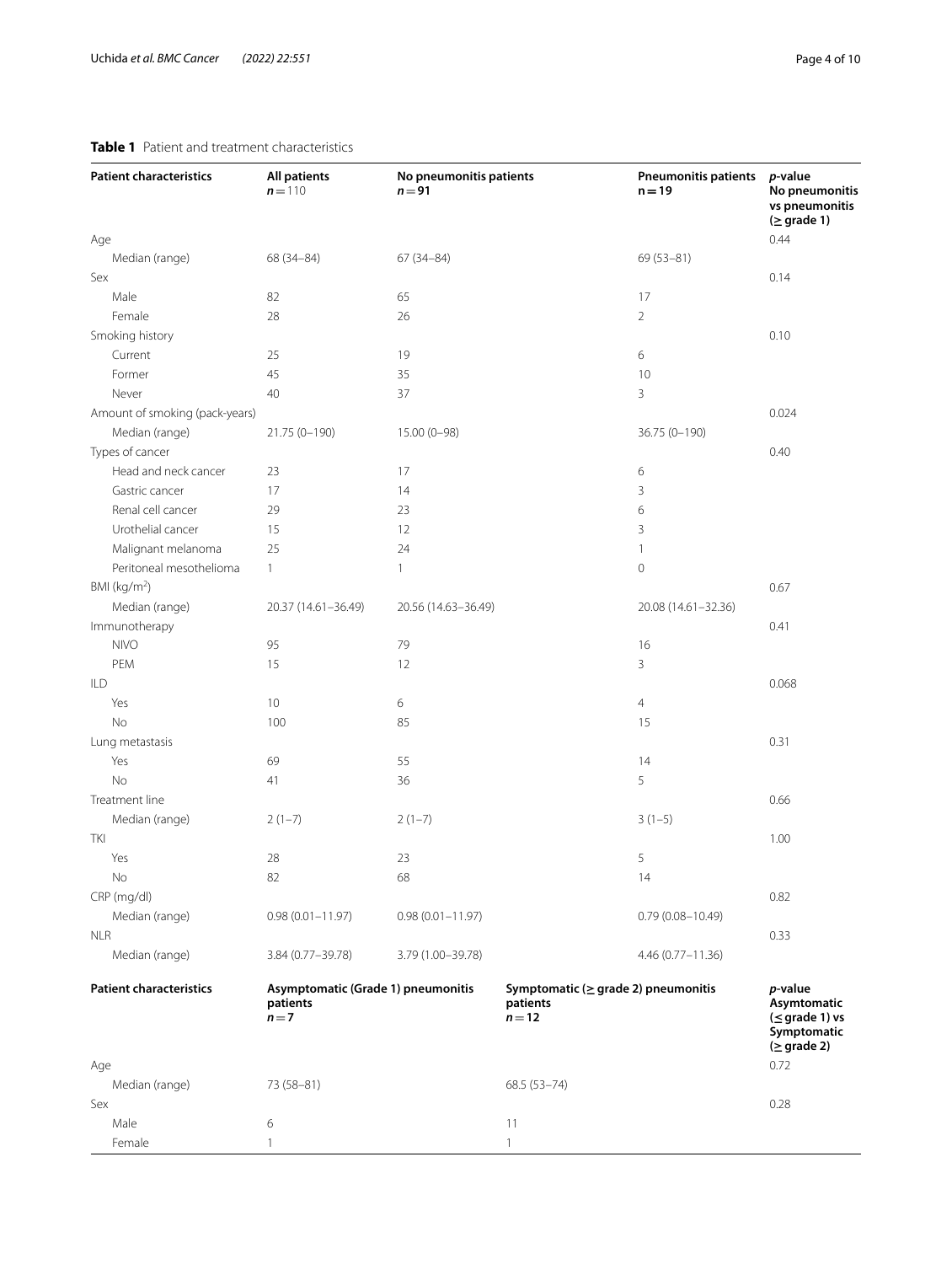| Smoking history                |                          |                     | 0.31  |
|--------------------------------|--------------------------|---------------------|-------|
| Current                        | $\overline{2}$           | $\overline{4}$      |       |
| Former                         | $\overline{4}$           | 6                   |       |
| Never                          | $\mathbf{1}$             | $\overline{2}$      |       |
| Amount of smoking (pack-years) |                          |                     | 0.057 |
| Median (range)                 | $36.00(0-67.5)$          | 40.88 (0-190)       |       |
| Types of cancer                |                          |                     | 0.090 |
| Head and neck cancer           | $\overline{4}$           | $\mathbf{1}$        |       |
| Gastric cancer                 | $\overline{2}$           | $\overline{2}$      |       |
| Renal cell cancer              | $\mathbf 0$              | 6                   |       |
| Urothelial cancer              | 0                        | 3                   |       |
| Malignant melanoma             | $\mathbf{1}$             | $\mathbf 0$         |       |
| Peritoneal mesothelioma        | 0                        | $\mathbf 0$         |       |
| BMI ( $kg/m2$ )                |                          |                     | 0.69  |
| Median (range)                 | 20.16 (17.63-25.68)      | 20.04 (14.61-32.36) |       |
| Immunotherapy                  |                          |                     | 0.21  |
| <b>NIVO</b>                    | $\overline{\phantom{a}}$ | $\mathsf 9$         |       |
| PEM                            | $\mathbf 0$              | 3                   |       |
| ILD                            |                          |                     | 0.077 |
| Yes                            | $\mathbf{1}$             | 3                   |       |
| <b>No</b>                      | 6                        | 9                   |       |
| Lung metastasis                |                          |                     | 0.029 |
| Yes                            | 3                        | 11                  |       |
| <b>No</b>                      | $\overline{4}$           | $\mathbf{1}$        |       |
| Treatment line                 |                          |                     | 0.073 |
| Median (range)                 | $2(1-3)$                 | $2(3-5)$            |       |
| TKI                            |                          |                     | 0.18  |
| Yes                            | $\mathbf 0$              | 5                   |       |
| <b>No</b>                      | $\overline{7}$           | $\overline{7}$      |       |
| CRP (mg/dl)                    |                          |                     | 0.71  |
| Median (range)                 | $0.47(0.25 - 10.49)$     | $1.16(0.08 - 9.7)$  |       |
| <b>NLR</b>                     |                          |                     | 0.35  |
| Median (range)                 | 3.69 (0.77-11.36)        | 4.80 (2.35-10.42)   |       |

*BMI* Body mass index, *NIVO* Nivolumab, *PEM* Pembrolizumab, *ILD* Interstitial lung disease, *LM* Lung metastasis, TKI Tyrosine kinase inhibitor, NLR Neutrophil-tolymphocyte ratio

LM was signifcantly related to an increase in the development of symptomatic pneumonitis  $(OR=10.08, 95\%)$ CI=1.69–199.81;  $p=0.076$ ). In addition, ILD was signifcantly associated with an increase in the development of symptomatic pneumonitis in the multivariate analysis (6.76, 95% CI=1.13–40.63; *p*=0.037).

## **Discussion**

This study yielded two major findings. First, the amount of smoking was identifed as a signifcant risk factor for the onset of both symptomatic and all-grade pneumonitis. Second, LM was a signifcant risk factor for developing symptomatic pneumonitis.

For every 20-pack-year increase in the amount of smoking, the risk of symptomatic or all-grade pneumonitis increased by 20.3 times. Current and former smokers had a signifcantly higher risk of pneumonitis than never smokers. To the best of our knowledge, this study is the frst to show that the smoking index is an independent risk factor for ICI-related pneumonitis in extrapulmonary cancer patients. Naidoo et al. showed that the incidence of pneumonitis, including that in lung cancer, was not signifcantly diferent between never smokers (19 out of 43 [44%]) and both former/current smokers (24 out of 43 [56%]); however, current smokers showed a tendency toward higher incidence rates than those of former smokers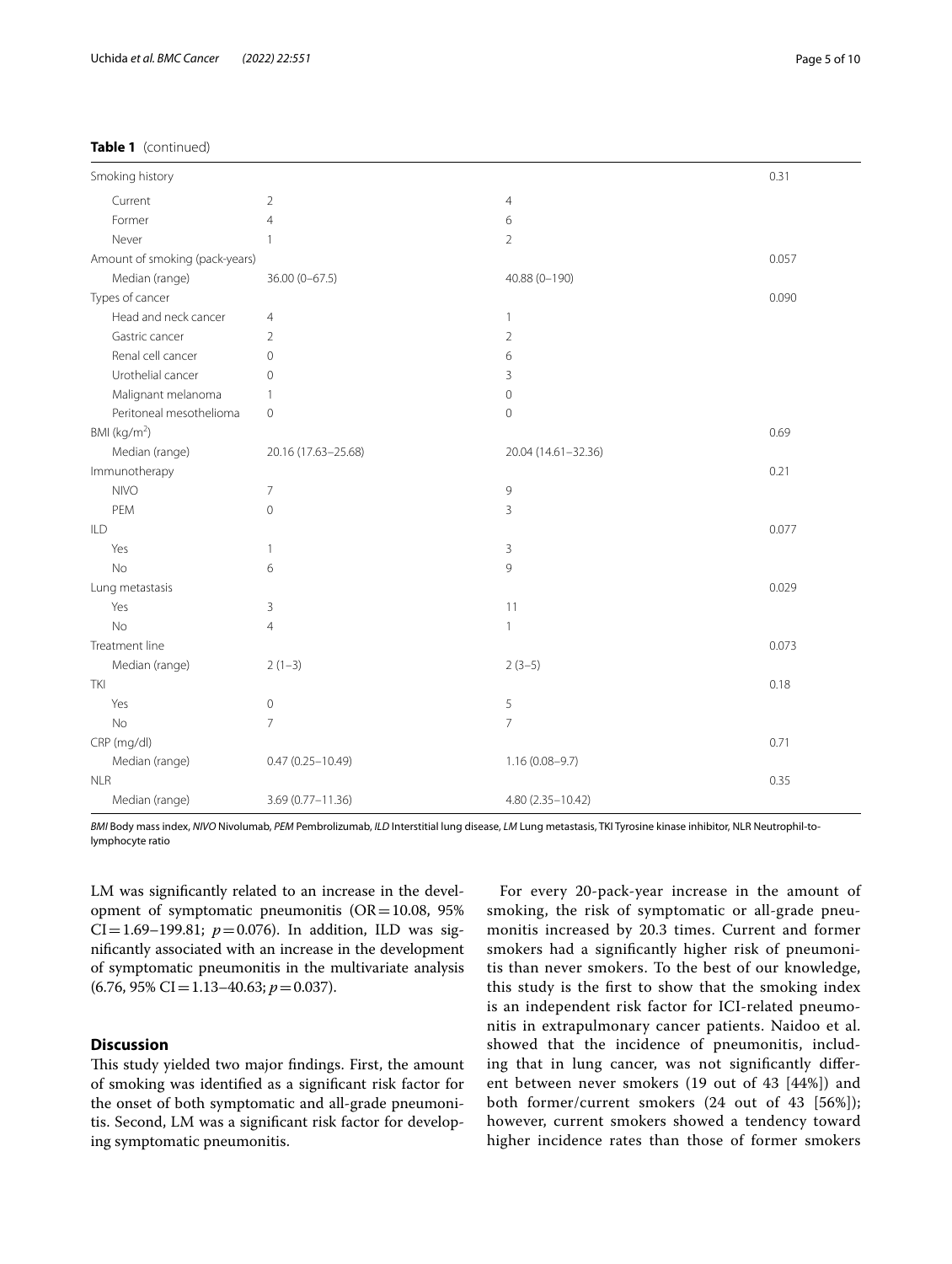|                 | Pt Tumor               |    | sex Age, year Agents ILD LM |             |                                |              | Smoking<br>history | Smoking<br>amount, pack-<br>years | Time to the onset<br>of pneumonitis,<br>day |                | Grade Radiographic pattern |
|-----------------|------------------------|----|-----------------------------|-------------|--------------------------------|--------------|--------------------|-----------------------------------|---------------------------------------------|----------------|----------------------------|
|                 | HNC (Sq)               | M  | 73                          | <b>NIVO</b> |                                | $+$          | F                  | 67.5                              | 112                                         |                | $OP + NSIP$                |
| 2               | HNC(Sq)                | M  | 79                          | <b>NIVO</b> | $+$                            |              | F                  | 57                                | 42                                          |                | $OP + NSIP$                |
| 3               | HNC (Undifferentiated) | M  | 68                          | <b>NIVO</b> | $^{+}$                         | $+$          | F                  | 48                                | 87                                          | $\overline{2}$ | <b>NSIP</b>                |
| 4               | HNC(Sq)                | po | 66                          | <b>NIVO</b> | $\overline{\phantom{m}}$       | $+$          | C                  | 22.5                              | 59                                          |                | $OP + NSIP$                |
| 5               | HNC (Sq)               | M  | 71                          | <b>NIVO</b> | $\overline{\phantom{0}}$       |              | F                  | 40                                | 6                                           |                | OP                         |
| 6               | HNC (Sq)               | M  | 69                          | <b>NIVO</b> | $\overline{\phantom{0}}$       | $+$          | C                  | 50                                | 111                                         | 5              | <b>NSIP</b>                |
| 7               | <b>MM</b>              | F. | 78                          | <b>NIVO</b> | $\overline{\phantom{m}}$       |              | N                  | $\mathbf{0}$                      | 105                                         |                | OP                         |
| 8               | GC (AdSq)              | M  | 72                          | <b>NIVO</b> | $\overline{\phantom{0}}$       | $^{+}$       | C                  | 26.5                              | 456                                         | $\overline{2}$ | <b>NSIP</b>                |
| 9               | GC(Ad)                 | M  | 58                          | <b>NIVO</b> | -                              | $^{+}$       | C                  | 36                                | 20                                          |                | OP                         |
| 10 <sup>°</sup> | GC(Ad)                 | M  | 81                          | <b>NIVO</b> | $\overline{\phantom{m}}$       | $^{+}$       | F                  | 15                                | 287                                         |                | <b>HP</b>                  |
| 11              | RCC (clear cell)       | M  | 74                          | <b>NIVO</b> | -                              | $^{+}$       | F                  | 36.75                             | 771                                         | $\overline{2}$ | <b>NSIP</b>                |
| 12              | RCC (clear cell)       | M  | 54                          | <b>NIVO</b> | $\overline{\phantom{0}}$       | $^{+}$       | C                  | 16                                | 371                                         | 2              | OP                         |
| 13              | RCC (clear cell)       | M  | 63                          | <b>NIVO</b> | $\overline{\phantom{0}}$       |              | F                  | 64.5                              | 105                                         | 2              | OP                         |
| 14              | RCC (clear cell)       | F  | 64                          | <b>NIVO</b> | —                              | $^{+}$       | $\mathsf{N}$       | $\mathbf 0$                       | 25                                          | $\overline{2}$ | OP                         |
| 15              | RCC (clear cell)       | M  | 73                          | <b>NIVO</b> | $^{+}$                         | $^{+}$       | F                  | 22.5                              | 129                                         | $\overline{2}$ | OP                         |
| 16              | RCC (clear cell)       | M  | 53                          | <b>NIVO</b> | $\qquad \qquad -$              | $^{+}$       | $\mathbb N$        | $\mathbf{0}$                      | 1068                                        | $\overline{2}$ | <b>NSIP</b>                |
| 17              | UC                     | M  | 69                          | PEM         | $+$                            | $^{+}$       | $\subset$          | 12                                | $\overline{2}$                              | 5              | <b>NSIP</b>                |
| 18              | UC                     | M  | 64                          | PEM         | $\qquad \qquad \longleftarrow$ | $\mathrm{+}$ | F                  | 102                               | 343                                         | 3              | OP                         |
| 19              | UC                     | M  | 69                          | PEM         | —                              | $^{+}$       | $\mathsf{F}$       | 190                               | 229                                         | $\mathfrak{D}$ | OP                         |

## <span id="page-5-0"></span>**Table 2** Clinical characteristics of 19 patients with pneumonitis

*Ad* Adenocarcinoma, *C* Current, *F* Female, *F* Former, *GC* Gastric cancer, *HNC* Head and neck cancer, *HP* hypersensitivity pneumonitis, *ILD* Interstitial lung disease, *LM* Lung metastasis, *M* male, *MM* Malignant melanoma, *N* Never, *NIVO* Nivolumab, *NSIP* Nonspecifc interstitial pneumonia, *OP* Organizing pneumonia, *PEM* Pembrolizumab, *RCC* Renal cell carcinoma, *Sq* Squamous carcinoma, *UC* Urothelial carcinoma

<span id="page-5-1"></span>

|  |  |  | Table 3 Summary of characteristics of patients with pneumonitis |  |
|--|--|--|-----------------------------------------------------------------|--|
|--|--|--|-----------------------------------------------------------------|--|

| $69(53 - 81)$        |
|----------------------|
| 17/2                 |
| 6/10/3               |
| $36.75(0-190)$       |
| 6/1/3/3/6/3          |
| 20.08 (14.61-32.326) |
| 16/3                 |
| 4/15                 |
| 14/5                 |
| $3(1-5)$             |
| 5/14                 |
| $0.79(0.08 - 10.49)$ |
| $4.46(0.77 - 11.36)$ |
| 9/6/3/1              |
|                      |

*C* Current, BMI Body mass index, *F* Female, *F* former, *GC* Gastric cancer, *HNC* Head and neck cancer, *HP* Hypersensitivity pneumonitis, *ILD* Interstitial lung disease, *LM* Lung metastasis, *M* Male, *MM* Malignant melanoma, *N* Never, NLR Neutrophilto-lymphocyte ratio, *NIVO* Nivolumab, *NSIP* nonspecifc interstitial pneumonia, *OP* Organizing pneumonia, *PEM* Pembrolizumab, *RCC* Renal cell carcinoma, TKI Tyrosine kinase inhibitor, *UC* Urothelial carcinoma

(5 out of 23 vs. 0 out of 19,  $p = 0.053$ ) [[24\]](#page-8-17). This study did not examine the amount of smoking. Therefore, the results difered slightly from those of our study, but they tend to be consistent with the results of our study. Delaunay et al. reported that most patients who developed pneumonitis were either current (26.7%) or former (53.3%) smokers, with a median consumption of 40 (5–80) pack-years [\[21](#page-8-14)]. Our patients had multiple cancer types, although most were non-small cell lung cancers. The smoking index is an independent risk factor for acute exacerbation in patients with cancer complicated by interstitial pneumonia who are receiving cytotoxic anticancer drugs [[25](#page-8-18)]. In terms of other pulmonary diseases, smoking is a risk factor in idiopathic pulmonary fbrosis [[26](#page-8-19), [27](#page-8-20)]; however, there is currently a lack of clarity on the involvement of smoking and coexisting emphysema in acute exacerbation events [[28](#page-8-21)[–31](#page-8-22)]. In this study, pre-treatment CT was not taken under the same conditions; thus, the efects of the extent of emphysematous lesions could not be assessed. Concerning radiation pneumonitis, the existing data on smoking and comorbid emphysema as risk factors are inconsistent  $[32-35]$  $[32-35]$ . Conversely, interstitial pneumonia was correlated with symptomatic pneumonitis in this study. Similarly, some studies identifed ILD as a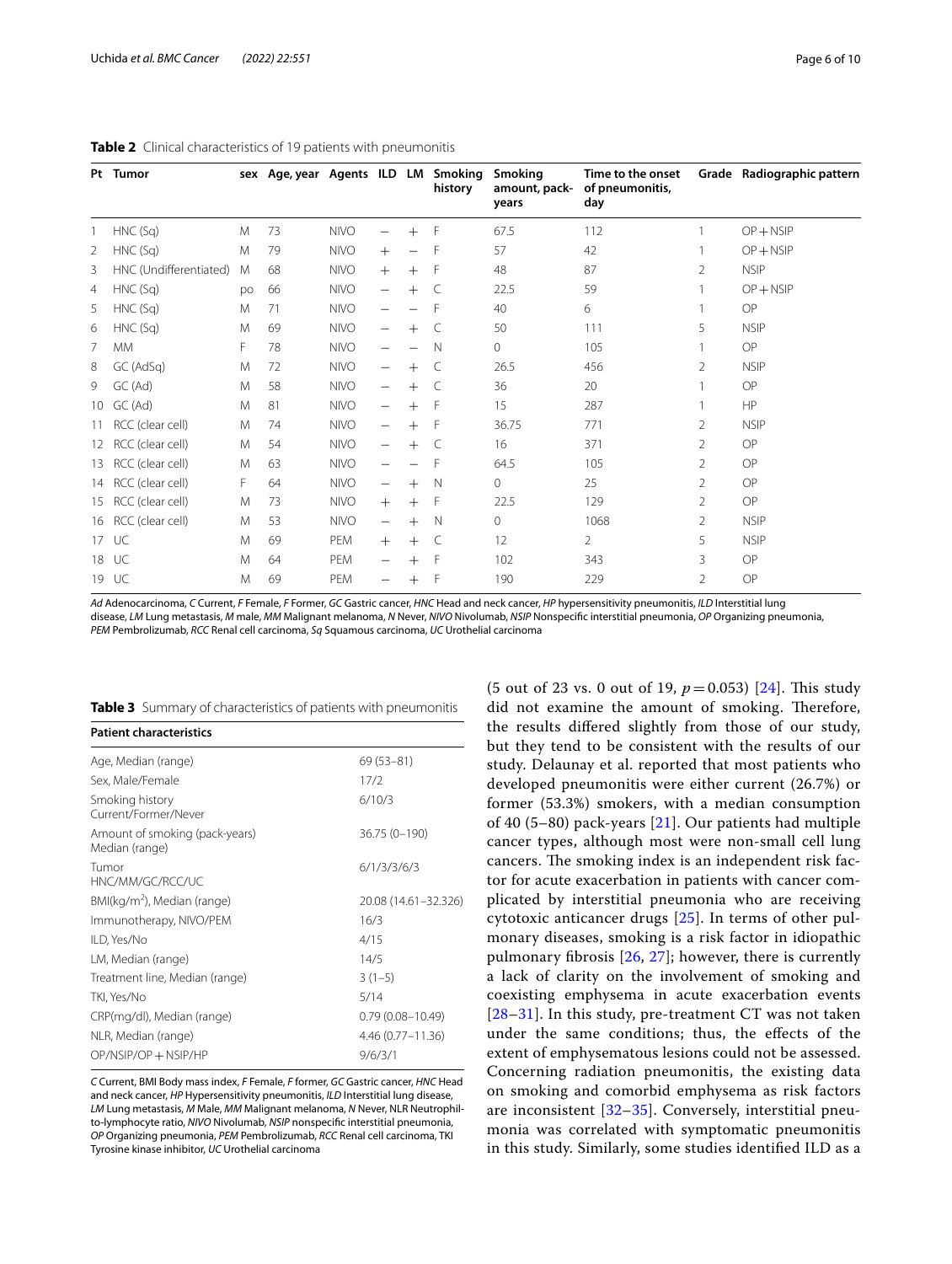| Factor                            | Symptomatic ( $\geq$ G2) pneumonitis |       | All-grade ( $\geq$ G1) pneumonitis |        |                            |       |                              |          |
|-----------------------------------|--------------------------------------|-------|------------------------------------|--------|----------------------------|-------|------------------------------|----------|
|                                   | <b>Univariate Analysis</b>           |       | <b>Multivariate Analysis</b>       |        | <b>Univariate Analysis</b> |       | <b>Multivariate Analysis</b> |          |
|                                   | OR (95% CI)                          |       | P-values HR (95% CI)               |        | P-values OR (95% CI)       |       | P-values HR (95% CI)         | P-values |
| <b>LM</b>                         |                                      | 0.015 |                                    | 0.0076 |                            | 0.26  |                              |          |
| $+vs-$                            | 7.58 (1.39-141.38)                   |       | 10.08 (1.69-199.81)                |        | $1.83(0.64 - 6.39)$        |       |                              |          |
| Age                               |                                      | 0.99  |                                    |        |                            | 0.30  |                              |          |
| per 1-year<br>increase            | $0.99(0.95 - 1.06)$                  |       |                                    |        | $1.02(0.98 - 1.08)$        |       |                              |          |
| Sex                               |                                      | 0.11  |                                    |        |                            | 0.08  |                              |          |
| Male vs Female                    | 4.18 (0.76-78.27)                    |       |                                    |        | 3.40 (0.89-22.40)          |       |                              |          |
| Smoking history                   |                                      |       |                                    |        |                            |       |                              |          |
| Ever vs Never                     | $3.03(0.75 - 20.44)$                 | 0.13  |                                    |        | 3.49 (1.06-15.77)          | 0.038 |                              |          |
| Amount of Smoking<br>(pack-years) |                                      | 0.020 |                                    |        |                            | 0.018 |                              | 0.029    |
| per 20-pack year<br>increase      | 20.39 (20.06-20.76)                  |       |                                    |        | 20.35 (20.06-20.68)        |       | 20.33 (20.03-20.66)          |          |
| BMI ( $kg/m2$ )                   |                                      | 0.90  |                                    |        |                            | 0.99  |                              |          |
| per 1 kg/m <sup>2</sup>           | $1.01(0.87 - 1.16)$                  |       |                                    |        | $1.00(0.88 - 1.12)$        |       |                              |          |
| ILD                               |                                      | 0.071 |                                    | 0.037  |                            | 0.078 |                              | 0.12     |
| Yes vs No                         | 3.78 (0.88-14.90)                    |       | $6.76(1.13 - 40.63)$               |        | 4.33 (0.83-18.88)          |       | 3.19 (0.72-13.01)            |          |
| Treatment line                    |                                      | 0.19  |                                    |        |                            | 0.92  |                              |          |
|                                   | $1.36(0.85 - 2.12)$                  |       |                                    |        | $1.02(0.66 - 1.51)$        |       |                              |          |
| <b>TKI</b>                        |                                      | 0.19  |                                    |        |                            | 0.92  |                              |          |
| Yes vs No                         | $2.33(0.64 - 8.01)$                  |       |                                    |        | $1.06(0.31 - 3.11)$        |       |                              |          |
| CRP (mg/dl)                       |                                      | 0.69  |                                    |        |                            | 0.84  |                              |          |
|                                   | $1.04(0.84 - 1.23)$                  |       |                                    |        | $1.02(1.18 - 0.98)$        |       |                              |          |
| <b>NLR</b>                        |                                      | 0.97  |                                    |        |                            | 0.94  |                              |          |
|                                   | $1.00(0.83 - 1.11)$                  |       |                                    |        | $1.00(0.88 - 1.10)$        |       |                              |          |

<span id="page-6-0"></span>**Table 4** Analyses of the incidence of pneumonitis using logistic regression models

*OR Odds ratio, CRP C-reactive protein, CI* Confdence interval, *BMI* Body mass index, *HR* Hazard ratio, *ILD* Interstitial lung disease, *LM* Lung metastasis, *TKI* Tyrosine kinase inhibitor, *NLR* Neutrophil-to-lymphocyte ratio

risk factor for immune-mediated pneumonitis [[15–](#page-8-10)[18\]](#page-8-11). ILD is also a risk factor in radiation pneumonitis [\[36](#page-9-1), [37\]](#page-9-2) and other anticancer drug-related pneumonitis cases [[38,](#page-9-3) [39\]](#page-9-4), which should be noted in pneumonitis. Nishino et al. compared the incidence of pneumonitis in association with PD-1 inhibitor use across diferent tumor types and reported that the incidence in nonsmall cell lung cancer was signifcantly higher in both all-grade (4.1% vs. 1.6%;  $p = 0.002$ ) and  $\geq$  grade 3 (1.8%) vs. 0.2%;  $p < 0.001$ ) diseases than in melanoma [[14\]](#page-8-9). If the lesion is located in the chest, such as in lung cancer, the risk of symptomatic pneumonitis may increase. Therefore, symptomatic pneumonitis requires attention regarding the administration of ICIs for cancers that originate outside the chest with pulmonary metastases. To the best of our knowledge, this is the frst study to demonstrate a relationship between symptomatic immune-mediated pneumonitis and LM. As the population was limited in this study and the analysis of the relationship between smoking and LM was not the

primary endpoint, it is necessary to validate our fndings in a larger number of patients independent of anticancer drug use. Recently, ICI use has been suggested to be associated with the severity of coronavirus disease (COVID-19) and the related rate of hospitalization  $[40]$  $[40]$  $[40]$ . Therefore, the presence of viral infection may also need to be examined as a risk factor for pneumonitis. None of the patients in this study had COVID-19, and the disease was still not endemic in Japan at the end of this study.

The diagnosis of drug-induced pneumonitis types, such as immune-mediated pneumonitis, is difficult to establish based on imaging alone and must be considered in conjunction with other examinations, such as clinical history, pulmonary function tests, cardiac evaluation, histopathology, and bronchoscopy. Therefore, the quality of this type of study and patient care would be better if radiologists and respiratory physicians who care for the patient in clinical practice work together. In fact, most of the patients with pneumonitis in this study consulted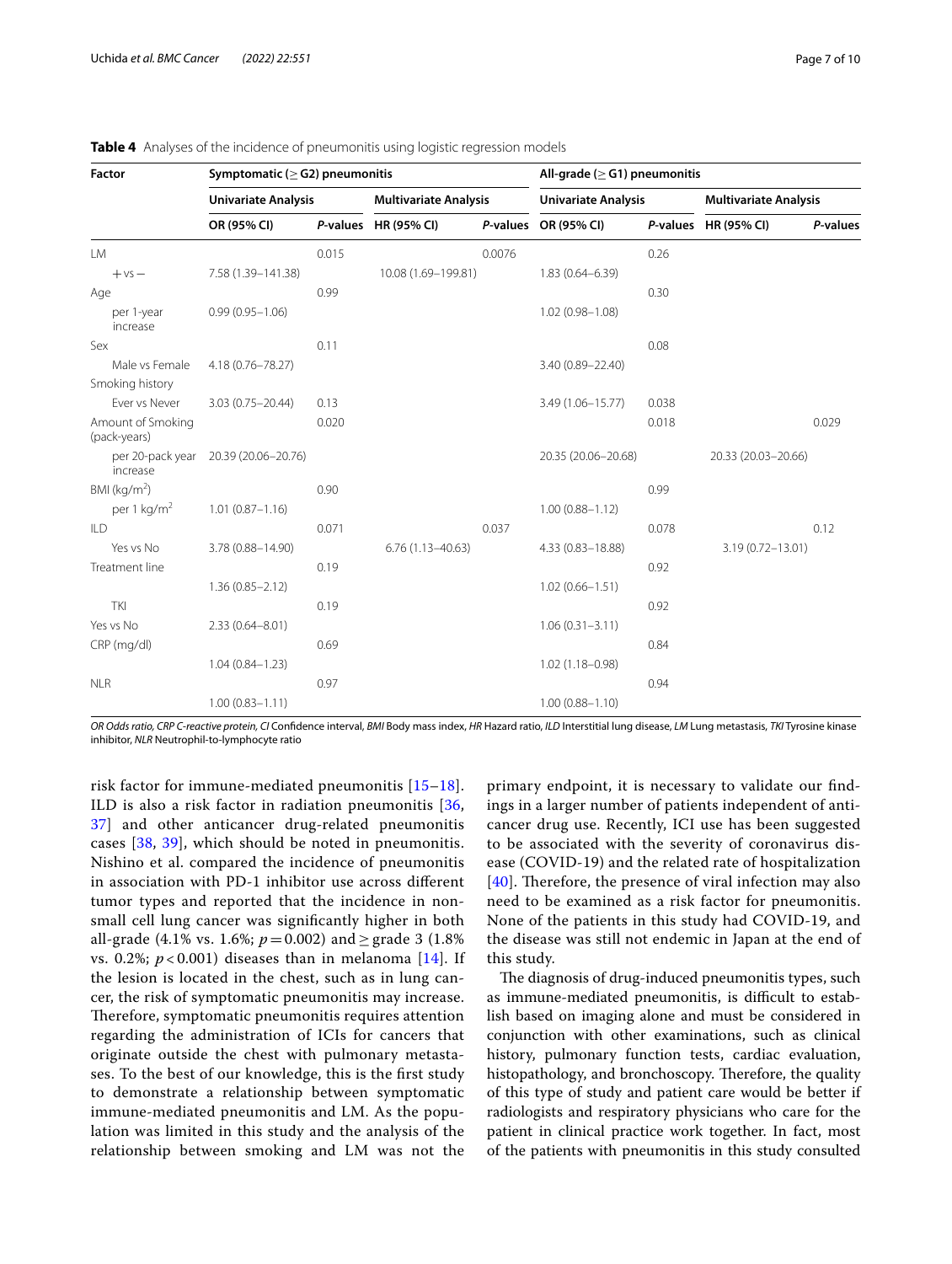respiratory physicians and were diagnosed through bronchoscopy or other means.

The frequency of pneumonitis varies from 2.7% to 16.9% across reports  $[14, 16–18, 20, 21, 24, 41]$  $[14, 16–18, 20, 21, 24, 41]$  $[14, 16–18, 20, 21, 24, 41]$  $[14, 16–18, 20, 21, 24, 41]$  $[14, 16–18, 20, 21, 24, 41]$  $[14, 16–18, 20, 21, 24, 41]$  $[14, 16–18, 20, 21, 24, 41]$  $[14, 16–18, 20, 21, 24, 41]$  $[14, 16–18, 20, 21, 24, 41]$  $[14, 16–18, 20, 21, 24, 41]$  $[14, 16–18, 20, 21, 24, 41]$  $[14, 16–18, 20, 21, 24, 41]$ . The incidence of pneumonitis is higher in the Japanese population  $(13.2–16.9%)$  $(13.2–16.9%)$  $(13.2–16.9%)$   $[16–18, 41]$  $[16–18, 41]$  $[16–18, 41]$  $[16–18, 41]$  $[16–18, 41]$  than in the non-Japanese population  $(3.5-11.8%)$  [\[20](#page-8-13), [21](#page-8-14), [24\]](#page-8-17). The Japanese population also tends to have a high incidence of pneumonitis induced using epidermal growth factor receptor tyrosine kinase inhibitors [[38](#page-9-3), [42\]](#page-9-7). It is unclear whether this can be attributed to race or the presence of confounding factors unique to Japan, such as the prevalence of interstitial pneumonia or the amount of smoking. Alternately, the fact that there is a tendency to repeat imaging studies in Japan may have facilitated the detection of grade 1 asymptomatic pneumonitis. If the prevalence of pneumonitis is high in the Japanese population and low in the non-Japanese population, it may be easier to investigate risk factors for pneumonitis in Japanese people who are more likely to experience a higher rate of events. It should also be considered that the incidence varies with the follow-up duration.

This study had some limitations. First, it had a retrospective design and included a relatively small number of patients with immune-mediated pneumonitis treated in a single institution. This could be a possible reason for the wide 95% CIs for several factors. The association with grade 3 or higher pneumonitis was too small to analyze. Second, data on asymptomatic pneumonitis during the follow-up of patients with cancers with extrapulmonary origins might have been missed owing to a lack of routine chest imaging evaluations, such as chest radiography. Third, sequential therapy may have infuenced the results; however, none of the patients had received EGFR inhibitors. Finally, several performance statuses and pulmonary function parameter values were missing and could not be analyzed. Therefore, validation in a multicenter, prospective study that considers these points is necessary.

## **Conclusions**

In this study, which aimed to examine the predictors of pneumonitis development risk in association with the administration of ICIs for extrapulmonary tumors, the smoking index was found to increase the risk of pneumonitis regardless of the past or current smoking status. Similarly, interstitial pneumonitis and LM also increased the risk of symptomatic pneumonitis development. Pre-screening for ILD and LM and recording patients' smoking history can aid in the determination of the risk of pneumonitis and ensure safe ICI administration. It is our sincere hope that our fndings can be used for the successful management of immune-mediated pneumonitis to increase the life expectancy of cancer patients.

## **Abbreviations**

ICI: Immune checkpoint inhibitor; ir-AE: Immune-related adverse event; NIVO: Nivolumab; PEM: Pembrolizumab; ILD: Interstitial lung disease; LM: Lung metastasis; OP: Organizing pneumonia; NSIP: Nonspecifc interstitial pneumonia.

#### **Acknowledgements**

None.

#### **Authors' contributions**

YU contributed to study conception/design. YU, DK, HN, KF, MY, and YN provided the study material or were involved in patient recruitment. YU, DK, HN, KF, MY, and YN collected and/or assembled the data. YU, DK, STM, and YN performed data analysis and interpretation. YU wrote the manuscript. All authors have read and approved the fnal manuscript.

#### **Funding**

This work was supported by JSPS KAKENHI (to Y.U.; grant number JP20K16382) and a grant from Daiichi-Sankyo (to Y.U.; grant number A19-1287). The sponsors had no role in the study design, data collection and analysis, decision to publish, or preparation of the manuscript.

#### **Availability of data and materials**

The datasets used and/or analyzed during the current study are available from the corresponding author on reasonable request.

## **Declarations**

#### **Ethics approval and consent to participate**

This retrospective study was approved by the ethics committee of Shiga University of Medical Science with R2020-037, which waived the need for written informed consent from the patients owing to the retrospective study design. All methods were carried out in accordance with the declaration of Helsinki.

#### **Consent for publication**

Not applicable.

#### **Competing interests**

YU reports lecture fees from Ono Pharmaceutical, MSD, AstraZeneca, Chugai Pharma, Taiho Pharmaceutical, Nippon Boehringer Ingelheim, Eli Lilly, and Kyowa Hakko Kirin. DK reports lecture fees from AstraZeneca. YN reports lecture fees from Daiichi-Sankyo and Nippon Shinyaku. STM is an endowed chair from Kyowa Kirin and Eisai. HN reports lecture fees from Nippon Boehringer Ingelheim, Nippon Shinyaku, and AstraZeneca. KF reports lecture fees from Nippon Boehringer Ingelheim, Ono Pharmaceutical, Chugai Pharma, and AstraZeneca. MY reports lecture fees from AstraZeneca, Chugai Pharma, Taiho Pharmaceutical, Nippon Boehringer Ingelheim, GlaxoSmithKline, Boston Scientifc, Nippon Shinyaku, KYORIN Pharmaceutical, Novartis Pharma, TEIJIN, Sanofi, Ono Pharmaceutical, Bristol Myers Squibb, Astellas Pharma, MSD, Takeda Pharmaceutical, and Air Water Medical. YN reports lecture fees from AstraZeneca, Chugai Pharma, Taiho Pharmaceutical, Nippon Boehringer Ingelheim, Eli Lilly, GlaxoSmithKline, KYORIN Pharmaceutical, Novartis Pharma, Pfzer, Meiji Seika Kaisha, Nippon Kayaku, TEIJIN, and Otsuka Pharmaceutical, and advisor fee from Olympus. No other disclosures were reported.

## **Author details**

<sup>1</sup> Division of Respiratory Medicine, Department of Internal Medicine, Shiga University of Medical Science, Otsu, Japan. <sup>2</sup> Department of Radiology, Shiga University of Medical Science, Otsu, Japan. <sup>3</sup> Department of Digital Health and Epidemiology, Kyoto University, Kyoto, Japan. <sup>4</sup>The Center for Data Science Education and Research, Shiga University, Hikone, Japan.<sup>5</sup> Department of Respiratory Medicine, Kohka Public Hospital, Kohka, Japan.

Received: 11 September 2021 Accepted: 5 May 2022Published online: 16 May 2022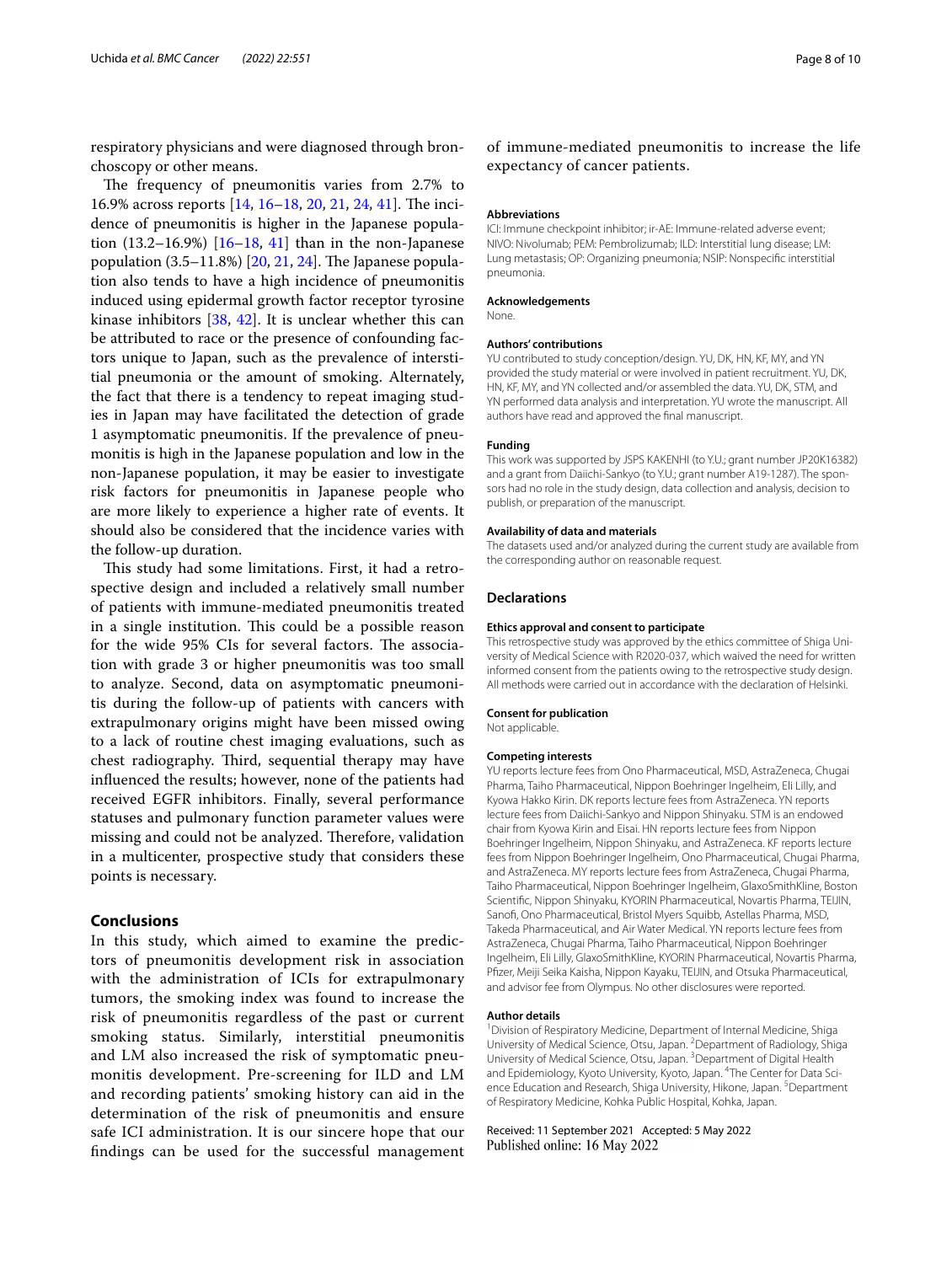- <span id="page-8-0"></span>1. Hodi FS, O'Day SJ, McDermott DF, Weber RW, Sosman JA, Haanen JB, et al. Improved survival with ipilimumab in patients with metastatic mela‑ noma. N Engl J Med. 2010;363:711–23. [https://doi.org/10.1056/NEJMo](https://doi.org/10.1056/NEJMoa1003466) [a1003466.](https://doi.org/10.1056/NEJMoa1003466)
- <span id="page-8-1"></span>2. Robert C, Long GV, Brady B, Dutriaux C, Maio M, Mortier L, et al. Nivolumab in previously untreated melanoma without BRAF mutation. N Engl J Med. 2015;372:320–30.<https://doi.org/10.1056/NEJMoa1412082>.
- Borghaei H, Paz-Ares L, Horn L, Spigel DR, Steins M, Ready NE, et al. Nivolumab versus docetaxel in advanced nonsquamous non-small-cell lung cancer. N Engl J Med. 2015;373:1627–39. [https://doi.org/10.1056/](https://doi.org/10.1056/NEJMoa1507643) [NEJMoa1507643.](https://doi.org/10.1056/NEJMoa1507643)
- <span id="page-8-5"></span>4. Kang YK, Boku N, Satoh T, Ryu MH, Chao Y, Kato K, et al. Nivolumab in patients with advanced gastric or gastro-oesophageal junction cancer refractory to, or intolerant of, at least two previous chemotherapy regimens (ONO-4538-12, ATTRACTION-2): a randomised, double-blind, placebo-controlled, phase 3 trial. Lancet. 2017;390:2461–71. [https://doi.](https://doi.org/10.1016/S0140-6736(17)31827-5) [org/10.1016/S0140-6736\(17\)31827-5.](https://doi.org/10.1016/S0140-6736(17)31827-5)
- <span id="page-8-2"></span>5. Kato K, Cho BC, Takahashi M, Okada M, Lin CY, Chin K, et al. Nivolumab versus chemotherapy in patients with advanced oesophageal squamous cell carcinoma refractory or intolerant to previous chemotherapy (ATT RACTION-3): a multicentre, randomised, open-label, phase 3 trial. Lancet Oncol. 2019;20:1506–17. [https://doi.org/10.1016/S1470-2045\(19\)30626-6](https://doi.org/10.1016/S1470-2045(19)30626-6).
- <span id="page-8-3"></span>6. Eggermont AMM, Blank CU, Mandala M, Long GV, Atkinson V, Dalle S, et al. Adjuvant pembrolizumab versus placebo in resected stage III melanoma. N Engl J Med. 2018;378:1789–801. [https://doi.org/10.1056/NEJMo](https://doi.org/10.1056/NEJMoa1802357) [a1802357.](https://doi.org/10.1056/NEJMoa1802357)
- 7. Reck M, Rodríguez-Abreu D, Robinson AG, Hui R, Csőszi T, Fülöp A, et al. Pembrolizumab versus chemotherapy for PD-L1-positive non-small-cell lung cancer. N Engl J Med. 2016;375:1823–33. [https://doi.org/10.1056/](https://doi.org/10.1056/NEJMoa1606774) [NEJMoa1606774.](https://doi.org/10.1056/NEJMoa1606774)
- 8. Bellmunt J, de Wit R, Vaughn DJ, Fradet Y, Lee JL, Fong L, et al. Pembrolizumab as second-line therapy for advanced urothelial carcinoma. N Engl J Med. 2017;376:1015–26.<https://doi.org/10.1056/NEJMoa1613683>.
- <span id="page-8-4"></span>9. Burtness B, Harrington KJ, Greil R, Soulières D, Tahara M, de Castro G, Jr, et al. Pembrolizumab alone or with chemotherapy versus cetuximab with chemotherapy for recurrent or metastatic squamous cell carcinoma of the head and neck (KEYNOTE-048): a randomised, open-label, phase 3 study. Lancet. 2019;394:1915–28. [https://doi.org/10.1016/S0140-6736\(19\)](https://doi.org/10.1016/S0140-6736(19)32591-7) [32591-7.](https://doi.org/10.1016/S0140-6736(19)32591-7)
- <span id="page-8-6"></span>10. Overman MJ, McDermott R, Leach JL, Lonardi S, Lenz HJ, Morse MA, et al. Nivolumab in patients with metastatic DNA mismatch repair-defcient or microsatellite instability-high colorectal cancer (CheckMate 142): an open-label, multicentre, phase 2 study. Lancet Oncol. 2017;18:1182–91. [https://doi.org/10.1016/S1470-2045\(17\)30422-9](https://doi.org/10.1016/S1470-2045(17)30422-9).
- <span id="page-8-7"></span>11. Chuzi S, Tavora F, Cruz M, Costa R, Chae YK, Carneiro BA, et al. Clinical features, diagnostic challenges, and management strategies in checkpoint inhibitor-related pneumonitis. Cancer Manag Res. 2017;9:207–13. [https://](https://doi.org/10.2147/CMAR.S136818) [doi.org/10.2147/CMAR.S136818](https://doi.org/10.2147/CMAR.S136818).
- 12. Friedman CF, Proverbs-Singh TA, Postow MA. Treatment of the immunerelated adverse effects of immune checkpoint inhibitors: a review. JAMA Oncol. 2016;2:1346–53.<https://doi.org/10.1001/jamaoncol.2016.1051>.
- <span id="page-8-8"></span>13. Brahmer JR, Lacchetti C, Schneider BJ, Atkins MB, Brassil KJ, Caterino JM, et al. Management of immune-related adverse events in patients treated with immune checkpoint inhibitor therapy: American Society of Clinical Oncology clinical practice guideline. J Clin Oncol. 2018;36:1714–68. [https://doi.org/10.1200/JCO.2017.77.6385.](https://doi.org/10.1200/JCO.2017.77.6385)
- <span id="page-8-9"></span>14. Nishino M, Giobbie-Hurder A, Hatabu H, Ramaiya NH, Hodi FS. Incidence of programmed cell death 1 inhibitor-related pneumonitis in patients with advanced cancer: a systematic review and meta-analysis. JAMA Oncol. 2016;2:1607–16.<https://doi.org/10.1001/jamaoncol.2016.2453>.
- <span id="page-8-10"></span>15. Shimoji K, Masuda T, Yamaguchi K, Sakamoto S, Horimasu Y, Nakashima T, et al. Association of preexisting interstitial lung abnormalities with immune checkpoint inhibitor–induced interstitial lung disease among patients with nonlung cancers. JAMA Netw Open. 2020;3: e2022906. <https://doi.org/10.1001/jamanetworkopen.2020.22906>.
- <span id="page-8-24"></span>16. Kanai O, Kim YH, Demura Y, Kanai M, Ito T, Fujita K, et al. Efficacy and safety of nivolumab in non-small cell lung cancer with preexisting interstitial lung disease. Thorac Cancer. 2018;9:847–55. [https://doi.org/10.1111/](https://doi.org/10.1111/1759-7714.12759) [1759-7714.12759.](https://doi.org/10.1111/1759-7714.12759)
- 17. Nishiyama N, Honda T, Sema M, Kawahara T, Jin Y, Natsume I, et al. The utility of ground-glass attenuation score for anticancer treatment-related acute exacerbation of interstitial lung disease among lung cancer patients with interstitial lung disease. Int J Clin Oncol. 2020;25:282–91. [https://doi.org/10.1007/s10147-019-01576-x.](https://doi.org/10.1007/s10147-019-01576-x)
- <span id="page-8-11"></span>18. Nakanishi Y, Masuda T, Yamaguchi K, Sakamoto S, Horimasu Y, Nakashima T, et al. Pre-existing interstitial lung abnormalities are risk factors for immune checkpoint inhibitor-induced interstitial lung disease in nonsmall cell lung cancer. Respir Investig. 2019;57:451–9. [https://doi.org/10.](https://doi.org/10.1016/j.resinv.2019.05.002) [1016/j.resinv.2019.05.002.](https://doi.org/10.1016/j.resinv.2019.05.002)
- <span id="page-8-12"></span>19. Travis WD, Costabel U, Hansell DM, King TE Jr, Lynch DA, Nicholson AG, et al. An official American Thoracic Society/European Respiratory Society statement: update of the international multidisciplinary classifcation of the idiopathic interstitial pneumonias. Am J Respir Crit Care Med. 2013;188:733–48. [https://doi.org/10.1164/rccm.201308-1483ST.](https://doi.org/10.1164/rccm.201308-1483ST)
- <span id="page-8-13"></span>20. Nishino M, Ramaiya NH, Awad MM, Sholl LM, Maattala JA, Taibi M, et al. PD-1 inhibitor-related pneumonitis in advanced cancer patients: radiographic patterns and clinical course. Clin Cancer Res. 2016;22:6051–60. <https://doi.org/10.1158/1078-0432.CCR-16-1320>.
- <span id="page-8-14"></span>21. Delaunay M, Cadranel J, Lusque A, Meyer N, Gounant V, Moro-Sibilot D, et al. Immune-checkpoint inhibitors associated with interstitial lung disease in cancer patients. Eur Respir J. 2017;50. doi:[https://doi.org/10.](https://doi.org/10.1183/13993003.00050-2017) [1183/13993003.00050-2017.](https://doi.org/10.1183/13993003.00050-2017)
- <span id="page-8-15"></span>22. Ihaka R, Gentleman R. R: a language for data analysis and graphics. J Comput Graph Stat. 1996;5:299–314. [https://doi.org/10.1080/10618600.](https://doi.org/10.1080/10618600.1996.10474713) [1996.10474713.](https://doi.org/10.1080/10618600.1996.10474713)
- <span id="page-8-16"></span>23. Kanda Y. Investigation of the freely available easy-to-use software 'EZR' for medical statistics. Bone Marrow Transplant. 2013;48:452–8. [https://doi.](https://doi.org/10.1038/bmt.2012.244) [org/10.1038/bmt.2012.244](https://doi.org/10.1038/bmt.2012.244).
- <span id="page-8-17"></span>24. Naidoo J, Wang X, Woo KM, Iyriboz T, Halpenny D, Cunningham J, et al. Pneumonitis in patients treated with anti-programmed death-1/programmed death ligand 1 therapy. J Clin Oncol. 2017;35:709–17. [https://](https://doi.org/10.1200/JCO.2016.68.2005) [doi.org/10.1200/JCO.2016.68.2005](https://doi.org/10.1200/JCO.2016.68.2005).
- <span id="page-8-18"></span>25. Isobe K, Hata Y, Sakamoto S, Takai Y, Shibuya K, Homma S. Clinical characteristics of acute respiratory deterioration in pulmonary fbrosis associated with lung cancer following anti-cancer therapy. Respirology. 2010;15:88–92. [https://doi.org/10.1111/j.1440-1843.2009.01666.x.](https://doi.org/10.1111/j.1440-1843.2009.01666.x)
- <span id="page-8-19"></span>26. Hubbard R, Lewis S, Richards K, Johnston I, Britton J. Occupational exposure to metal or wood dust and aetiology of cryptogenic fbrosing alveolitis. Lancet. 1996;347:284–9. [https://doi.org/10.1016/s0140-6736\(96\)](https://doi.org/10.1016/s0140-6736(96)90465-1) [90465-1.](https://doi.org/10.1016/s0140-6736(96)90465-1)
- <span id="page-8-20"></span>27. Baumgartner KB, Samet JM, Stidley CA, Colby TV, Waldron JA. Cigarette smoking: a risk factor for idiopathic pulmonary fbrosis. Am J Respir Crit Care Med. 1997;155:242–8. [https://doi.org/10.1164/ajrccm.155.1.9001319.](https://doi.org/10.1164/ajrccm.155.1.9001319)
- <span id="page-8-21"></span>28. Mura M, Porretta MA, Bargagli E, Sergiacomi G, Zompatori M, Sverzellati N, et al. Predicting survival in newly diagnosed idiopathic pulmonary fbrosis: a 3-year prospective study. Eur Respir J. 2012;40:101–9. [https://](https://doi.org/10.1183/09031936.00106011) [doi.org/10.1183/09031936.00106011](https://doi.org/10.1183/09031936.00106011).
- 29. Collard HR, Richeldi L, Kim DS, Taniguchi H, Tschoepe I, Luisetti M, et al. Acute exacerbations in the INPULSIS trials of nintedanib in idiopathic pulmonary fbrosis. Eur Respir J. 2017;49. doi:[https://doi.org/10.1183/](https://doi.org/10.1183/13993003.01339-2016) [13993003.01339-2016](https://doi.org/10.1183/13993003.01339-2016).
- 30. Song JW, Hong SB, Lim CM, Koh Y, Kim DS. Acute exacerbation of idiopathic pulmonary fbrosis: incidence, risk factors and outcome. Eur Respir J. 2011;37:356–63. <https://doi.org/10.1183/09031936.00159709>.
- <span id="page-8-22"></span>31. Putman RK, Gudmundsson G, Axelsson GT, Hida T, Honda O, Araki T, et al. Imaging patterns are associated with interstitial lung abnormality progression and mortality. Am J Respir Crit Care Med. 2019;200:175–83. [https://doi.org/10.1164/rccm.201809-1652OC.](https://doi.org/10.1164/rccm.201809-1652OC)
- <span id="page-8-23"></span>32. Takeda A, Kunieda E, Ohashi T, Aoki Y, Oku Y, Enomoto T, et al. Severe COPD is correlated with mild radiation pneumonitis following stereotactic body radiotherapy. Chest. 2012;141:858–66. [https://doi.org/10.1378/](https://doi.org/10.1378/chest.11-1193) [chest.11-1193](https://doi.org/10.1378/chest.11-1193).
- 33. Uchida Y, Tsugawa T, Tanaka-Mizuno S, Noma K, Aoki K, Shigemori W, et al. Exclusion of emphysematous lung from dose-volume estimates of risk improves prediction of radiation pneumonitis. Radiat Oncol. 2017;12:160. <https://doi.org/10.1186/s13014-017-0891-z>.
- 34. Baker R, Han G, Sarangkasiri S, DeMarco M, Turke C, Stevens CW, et al. Clinical and dosimetric predictors of radiation pneumonitis in a large series of patients treated with stereotactic body radiation therapy to